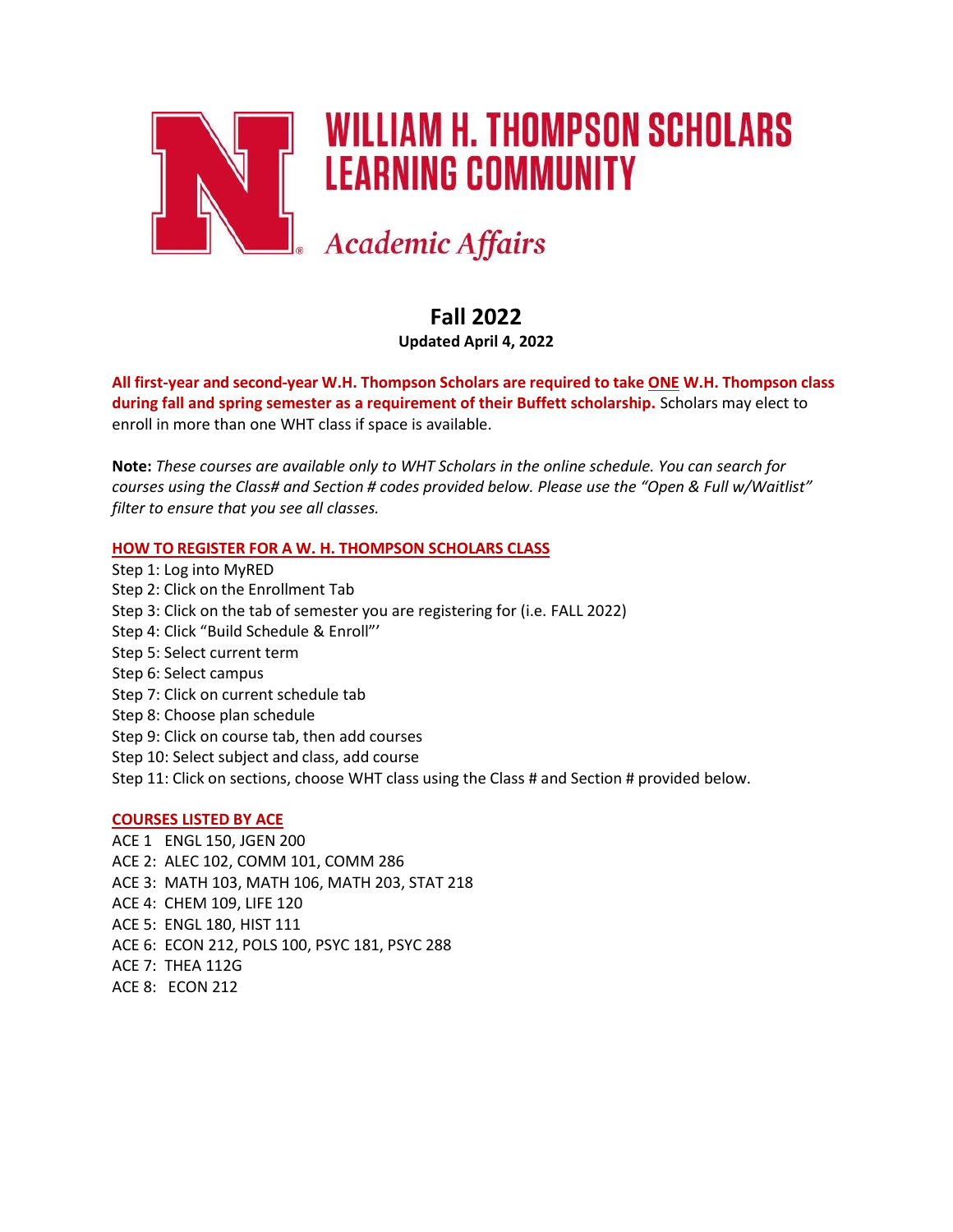#### **All first-year W.H. Thompson Scholars MUST enroll in EDPS 097: First-Year Experience Seminar**

The W.H. Thompson Scholars First-Year Experience Seminar provides a forum for scholars to interact with each other and staff in a supportive and open classroom environment. The seminar will meet through the first 12 weeks of the semester, providing scholars a weekly opportunity to strengthen both their academic skills and social network. Lessons will be practical and applicable to help scholars ease their transition into college and maximize their experience at UNL. Weekly topics will address habits and behaviors essential to success in college, including time management, study skills, goal setting, campus resources, and leadership.

#### **EDPS 97:** WHT First-Year Experience Seminar:

| Lecture: T 10:00 am-10:50 am | Section: WH01 | Location: TBD | Instructor: TBD |
|------------------------------|---------------|---------------|-----------------|
| Lecture: T 1:00 pm-1:50 pm   | Section: WH05 | Location: TBD | Instructor: TBD |
| Lecture: T 2:00 pm-2:50 pm   | Section: WH06 | Location: TBD | Instructor: TBD |
| Lecture: T 3:30 pm-4:20 pm   | Section: WH03 | Location: TBD | Instructor: TBD |
| Lecture: W 8:30 am-9:20 am   | Section: WH04 | Location: TBD | Instructor: TBD |
| Lecture: W 10:30 am-11:20 pm | Section: WH07 | Location: TBD | Instructor: TBD |
| Lecture: W 2:30 pm-3:20 pm   | Section: WH08 | Location: TBD | Instructor: TBD |
| Lecture: W 3:30 pm-4:20 pm   | Section: WH09 | Location: TBD | Instructor: TBD |
| Lecture: R 10:00 am-10:50 am | Section: WH12 | Location: TBD | Instructor: TBD |
| Lecture: R 1:00 pm-1:50 pm   | Section: WH13 | Location: TBD | Instructor: TBD |
| Lecture: R 2:00 pm-2:50 pm   | Section: WH10 | Location: TBD | Instructor: TBD |
| Lecture: R 3:30 pm-4:20 pm   | Section: WH11 | Location: TBD | Instructor: TBD |

# **ALEC 102 (ACE 2):** Interpersonal Skills for Leadership (3 Credits)

#### *\*Open to freshman and sophomores only.*

Introduction to the principles and practices of positive interpersonal relationships for leadership development. Self-awareness, awareness of others, effective interpersonal communication, and the building of trust relationships as a basis for understanding and developing leadership. An experiential approach, field projects and a supervised service project.

MW 9:00am-10:15am Section: WH06 Location: FYH Hall 302 Instructor: TBD

#### **CHEM 109 (ACE 4)**: General Chemistry I (4 Credits)

**Prerequisite**: *MATH 102 or MATH 103, or a Math Placement Test score for MATH 104 or 106.* Lecture and laboratory serving as an introduction to chemical reactions, the mole concept, properties of the states of matter, atomic structure, periodic properties, chemical bonding, and molecular structure. **Note:** Students must enroll in the William H. Thompson Scholars sections of lecture, recitation and lab to get credit.

**Lecture:** MWF 12:30-1:20 Section: 150 Location: HAH 104 Instructor: TBD

\*\*Pick only one of the two recitations:

| <b>Recitation: M 2:30-3:20</b> | Section: 158 | Location: BURN 204 | Instructor: TBD |
|--------------------------------|--------------|--------------------|-----------------|
| <b>Recitation: W 3:30-4:20</b> | Section: 159 | Location: HAH 133  | Instructor: TBD |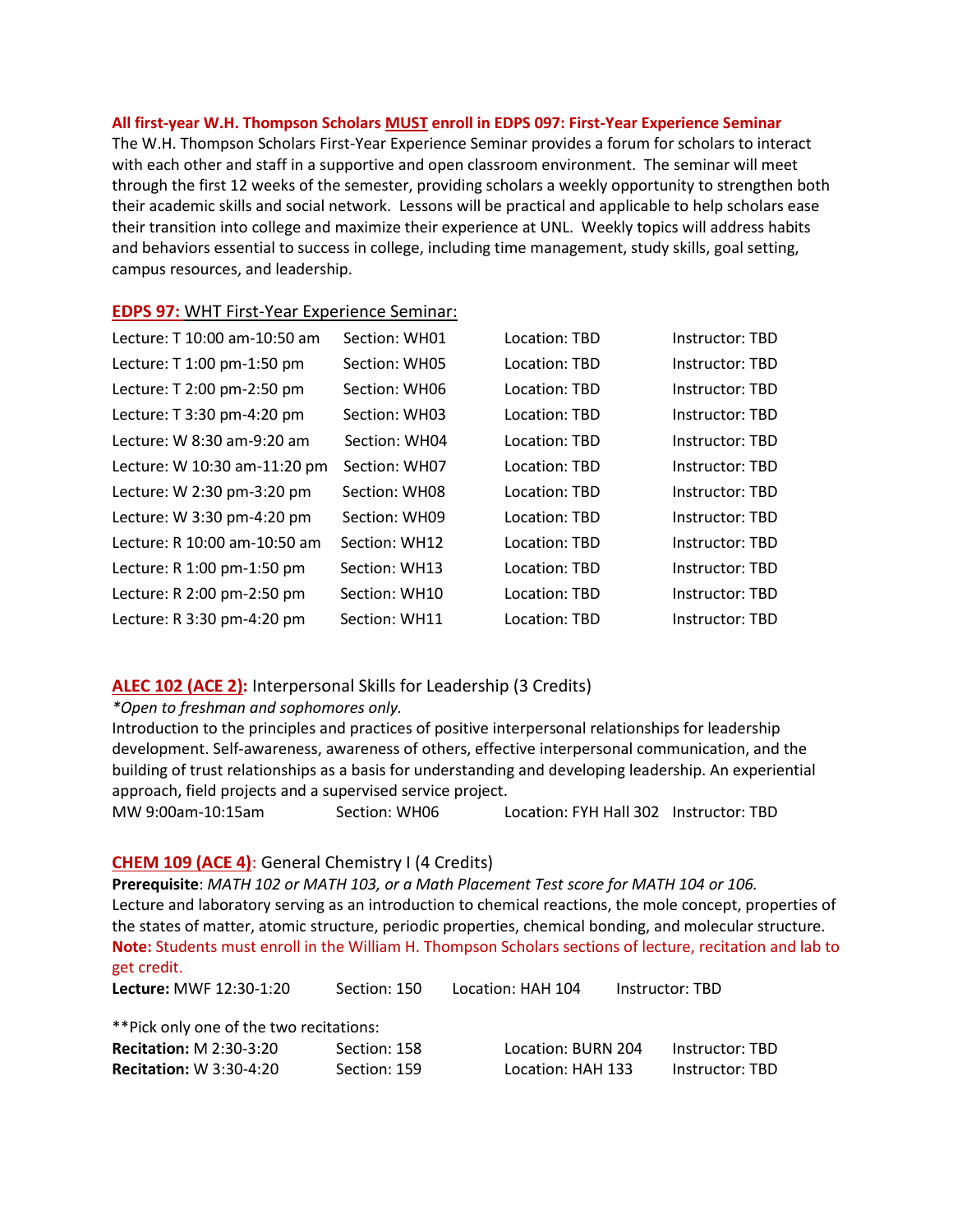\*\*Pick only one of the two labs:

**Lab:** T 12:30-3:20 Section: W608 Location: HAH 224 Instructor: TBD **Lab:** T 4:00-6:50 Section: W615 Location: HAH 224 Instructor: TBD

To register, please complete the following form: <https://forms.office.com/r/qbkJWWG7yH>

### **COMM 101 (ACE 2):** Communication in the 21st Century (3 Credits)

Introduction to the discipline of communication studies through a problem centered learning approach. How communication theory can be applied to solve everyday problems in public, professional, and private lives through learning how to advocate, negotiate, and relate. MWF 12:30-1:20 Section: WH90 Location: OLDH 304 Instructor: TBD

**COMM 286 (ACE 2):** Business and Professional Communication (3 Credits) An introduction to a variety of communication skills to help achieve maximum effectiveness on the job: verbal and listening skills, oral presentation techniques, small group problem solving/leadership, interviewing, and organizational communication. MWF 1:30-2:20 Section: WH01 Location: BURN 102 Instructor: TBD

# **ECON 212 (ACE 6 or 8):** Principles of Microeconomics (3 Credits)

**Prerequisite**: *12 cr hrs.*

Continuation of an introduction to economic methods. With emphasis on analysis and evaluation of markets. Includes demand, supply, elasticity, production costs, consumption utility, monopoly, competition, monopolistic competition, oligopoly, allocative and technical efficiency, and income distribution. Analysis applied to resource markets, unions, antitrust laws, agriculture, international trade, and other economic problems and policies.

MWF 2:00-3:15 Section: WH99 Location: HLH 018 Instructor: Fischer

#### **ENGL 150 (ACE 1):** Writing: Rhetoric as Inquiry (3 Credits)

#### \**ENGL 150 is open to Freshman and Sophomores only.*

Study and practice of writing using such rhetorical concepts as purpose, audience, genre, cultural context, and style to develop strategies for writing, thinking, and research.

| MWF 11:30-12:20 | Section: WH97 | Location: ANDR 113 | Instructor: TBD |
|-----------------|---------------|--------------------|-----------------|
| MWF 1:30-2:20   | Section: WH98 | Location: ANDR 30  | Instructor: TBD |
| TR 2:00-3:15    | Section: WH99 | Location: ANDR 37  | Instructor: TBD |

\*\*Pick one of the sections above.

#### **ENGL 180 (ACE 5):** Introduction to Literature (3 Credits)

General introduction for beginning students to the understanding and appreciation of the principal forms of literature: poetry, drama, and fiction.

TR 11:00-12:15 Section: WH99 Location: ANDR 14 Instructor: TBD

#### **HIST 111 (ACE 5):** American History After 1877 (3 Credits)

Emphasis on the political, economic, and social problems accompanying America's rise as an industrialized world power.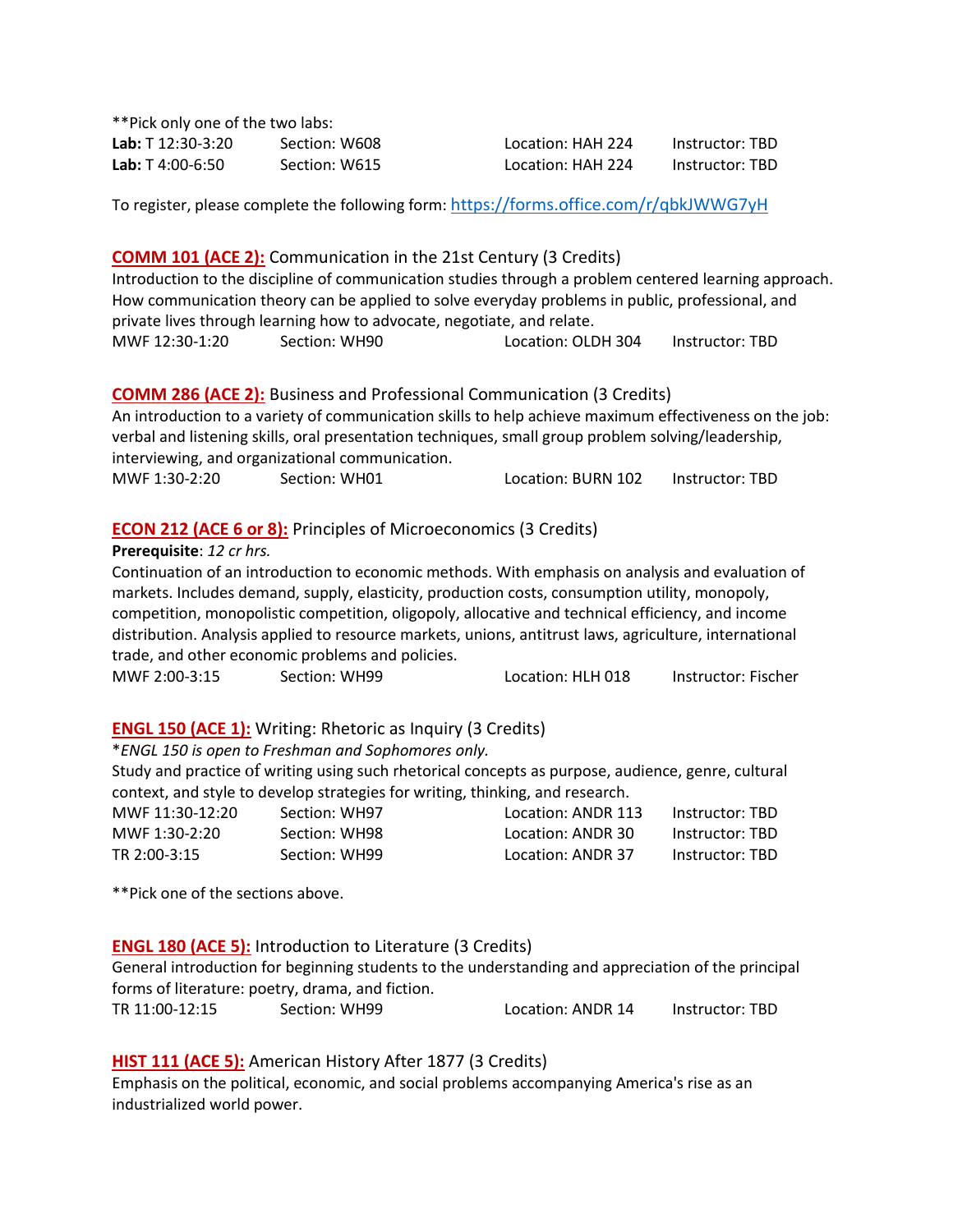# **JGEN 200 (ACE 1):** Technical Communication I (3 Credits)

Introduction to written and oral communication and document design principles and strategies as applied in the sciences and technology. Communications for various audiences and/or purposes and/or situations.

MWF 3:30-4:45 Section: WH99 Location: ANDN 108 Instructor: Wiseman

# **LIFE 120 (ACE 4):** Fundamentals of Biology I (3 Credits)

**Prerequisite:** *Parallel registration in LIFE 120L.*

First in a series of life sciences courses. A systems approach to the study of life at the cellular level, investigating cellular structures, chemical processes, cell metabolism, cell division, gene expression and introducing patterns of inheritance. Parallel registration in LIFE 120L is required.

**Note:** Students must enroll in the William H. Thompson Scholars sections of lecture and lab to get credit.

| <b>Lecture: MWF 9:30-10:20</b> | Section: WH60 | Location: BEAD E103     | Instructor: Hiatt |
|--------------------------------|---------------|-------------------------|-------------------|
| $LAB: W 6:30-9:20$             | Section: W122 | Location: MANT Hall 127 | Instructor: Hiatt |

#### **MATH 101:** College Algebra (3 Credits)

**Prerequisite:** *Appropriate score on Math Placement Exam or a grade of P, C, or better in MATH 100A.* Real numbers, exponents, factoring, linear and quadratic equations, absolute value, inequalities, functions, graphing, polynomial and rational functions, exponential and logarithmic functions, systems of equations.

| MATH 101: MWF 12:30-1:45 | Section: WH99 | Location: LPH 120 | Instructor: TBD |
|--------------------------|---------------|-------------------|-----------------|
| MATH 191: TR 12:30-1:20  | Section: WH99 | Location: TBD     | Instructor: TBD |

MATH 101: TR 11:00-12:15 & W 3:30-4:45 Section: WH1 Location: BL 308 Instructor: Funk

**Note:** If you placed into MATH 100A, you must register for section WH99 of MATH 101 *and* MATH 191 to get learning community credit for this class.

#### **MATH 103 (ACE 3):** College Algebra and Trigonometry (5 Credits)

**Prerequisite:** *Appropriate score on the Math Placement Exam; or grade of P, C, or better in MATH 100A.* First and second degree equations and inequalities, absolute value, functions, polynomial and rational functions, exponential and logarithmic functions, trigonometric functions and identities, laws of sines and cosines, applications, polar coordinates, systems of equations, graphing, conic sections.

| $11:00-12:15$   | Section: WH81 | Location: NH-W128 | Instructor: TBD |
|-----------------|---------------|-------------------|-----------------|
| MWF 11:30-12:20 | Section: WH81 | Location: NH-W128 | Instructor: TBD |

#### **MATH 106 (ACE 3):** Calculus I (5 Credits)

**Prerequisite:** *Appropriate score on the Math Placement Exam; or grade of P, C, or better in MATH 102 or MATH 103.* Functions of one variable, limits, differentiation, exponential, trigonometric and inverse trigonometric functions, maximum-minimum, and basic integration theory (Riemann sums) with some applications.

| <b>Lecture: MWF 10:30-11:20</b>  | Section: WH80 | Location: LPH 330 | Instructor: TBD |
|----------------------------------|---------------|-------------------|-----------------|
| <b>Recitation: TR 9:30-10:45</b> | Section: WH81 | Location: LPH 330 | Instructor: TBD |